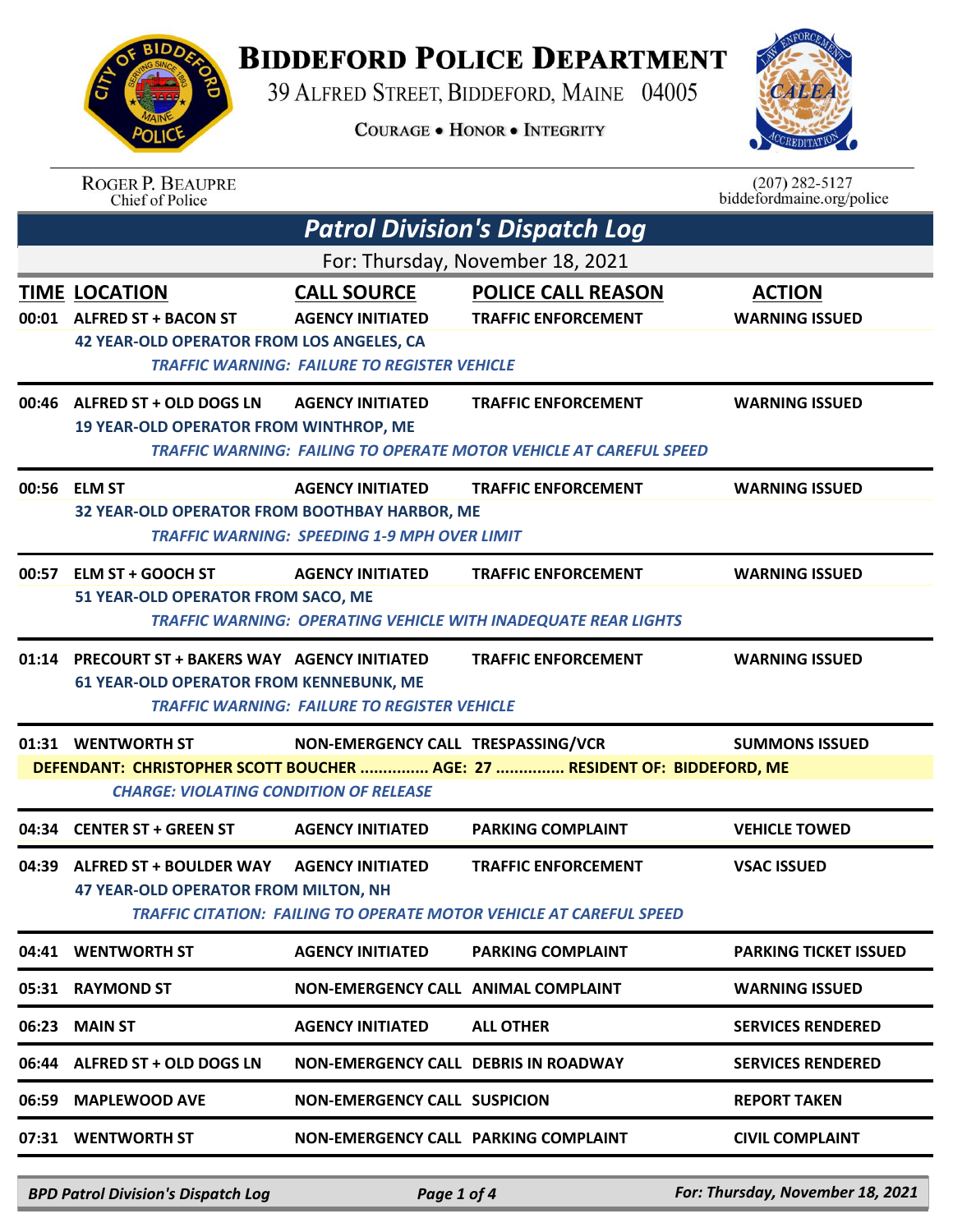|                                                                                                                                                                                                     | <b>TIME LOCATION</b>                                    | <b>CALL SOURCE</b>                       | <b>POLICE CALL REASON</b>                                                                                                                                          | <b>ACTION</b>               |  |
|-----------------------------------------------------------------------------------------------------------------------------------------------------------------------------------------------------|---------------------------------------------------------|------------------------------------------|--------------------------------------------------------------------------------------------------------------------------------------------------------------------|-----------------------------|--|
|                                                                                                                                                                                                     | 07:53 MAIN ST                                           | <b>AGENCY INITIATED</b>                  | <b>COMMUNITY ENGAGEMENT</b>                                                                                                                                        | <b>NO VIOLATION</b>         |  |
|                                                                                                                                                                                                     | 07:54 HILL ST                                           | <b>AGENCY INITIATED</b>                  | <b>COMMUNITY ENGAGEMENT</b>                                                                                                                                        | <b>SERVICES RENDERED</b>    |  |
|                                                                                                                                                                                                     | 08:05 FOSS ST                                           | NON-EMERGENCY CALL CRIMINAL MISCHIEF     |                                                                                                                                                                    | <b>SERVICES RENDERED</b>    |  |
|                                                                                                                                                                                                     | 08:05 ST MARYS ST                                       | WALK-IN AT STATION                       | <b>BURGLARY OF A MOTOR VEHICLE</b>                                                                                                                                 | <b>REPORT TAKEN</b>         |  |
|                                                                                                                                                                                                     | 08:50 BRADBURY ST<br>37 YEAR-OLD OPERATOR FROM SACO, ME | <b>AGENCY INITIATED</b>                  | <b>TRAFFIC ENFORCEMENT</b><br>TRAFFIC WARNING: EQUIPPING VEHICLE WITH INADEQUATE SAFETY GLASS<br>TRAFFIC WARNING: OPERATE VEHICLE W/O VALID INSPECTION CERTIFICATE | <b>WARNING ISSUED</b>       |  |
|                                                                                                                                                                                                     | 09:16 SOUTH ST                                          | NON-EMERGENCY CALL PARKING COMPLAINT     |                                                                                                                                                                    | <b>GONE ON ARRIVAL</b>      |  |
|                                                                                                                                                                                                     | 09:23 BIDDEFORD GATEWAY CTR                             | NON-EMERGENCY CALL ARTICLES LOST/FOUND   |                                                                                                                                                                    | <b>SERVICES RENDERED</b>    |  |
|                                                                                                                                                                                                     | 09:28 ADAMS ST<br><b>CHARGE: ASSAULT</b>                |                                          | NON-EMERGENCY CALL ASSAULT- LATE REPORT<br>DEFENDANT: MARCUS T BUZZELL  AGE: 28  RESIDENT OF: BIDDEFORD, ME                                                        | <b>SUMMONS ISSUED</b>       |  |
| 09:57 ALFRED ST<br><b>WALK-IN AT STATION PAPERWORK</b><br><b>SUMMONS ISSUED</b><br>DEFENDANT: RYAN JEFFREY HOOPER  AGE: 20  RESIDENT OF: BIDDEFORD, ME<br><b>CHARGE: PASSING STOPPED SCHOOL BUS</b> |                                                         |                                          |                                                                                                                                                                    |                             |  |
|                                                                                                                                                                                                     | 10:00 BACON ST                                          |                                          | NON-EMERGENCY CALL ARTICLES LOST/FOUND                                                                                                                             | <b>REPORT TAKEN</b>         |  |
|                                                                                                                                                                                                     | 10:04 ST MARTINS LN                                     | <b>NON-EMERGENCY CALL ALARM - POLICE</b> |                                                                                                                                                                    | <b>FALSE ALARM</b>          |  |
|                                                                                                                                                                                                     | 10:08 ALFRED ST                                         | <b>WALK-IN AT STATION</b>                | <b>SEX OFFENDER COMPLIANCE CHK</b>                                                                                                                                 | <b>SERVICES RENDERED</b>    |  |
|                                                                                                                                                                                                     | 10:09 POOL ST                                           | <b>AGENCY INITIATED</b>                  | <b>PAPERWORK</b>                                                                                                                                                   | <b>SERVICES RENDERED</b>    |  |
|                                                                                                                                                                                                     | 10:09 MAIN ST                                           | <b>AGENCY INITIATED</b>                  | <b>OUT FOR FOLLOW UP</b>                                                                                                                                           | <b>SERVICES RENDERED</b>    |  |
|                                                                                                                                                                                                     | 10:20 ADAMS ST                                          | NON-EMERGENCY CALL OUT FOR FOLLOW UP     |                                                                                                                                                                    | <b>SERVICES RENDERED</b>    |  |
|                                                                                                                                                                                                     | 10:26 ALFRED ST                                         | <b>AGENCY INITIATED</b>                  | <b>PAPERWORK</b>                                                                                                                                                   | <b>PAPERWORK NOT SERVED</b> |  |
|                                                                                                                                                                                                     | <b>10:32 MAIN ST</b>                                    | <b>AGENCY INITIATED</b>                  | <b>PAPERWORK</b>                                                                                                                                                   | <b>PAPERWORK NOT SERVED</b> |  |
|                                                                                                                                                                                                     | 10:39 FALL ST                                           | <b>AGENCY INITIATED</b>                  | <b>PAPERWORK</b>                                                                                                                                                   | <b>PAPERWORK NOT SERVED</b> |  |
|                                                                                                                                                                                                     | 10:44 HILLS BEACH RD                                    |                                          | NON-EMERGENCY CALL ATTEMPTED/THREATENED SUICIDE TRANSPORT TO HOSPITAL                                                                                              |                             |  |
|                                                                                                                                                                                                     | 10:44 BIRCH ST + GRAHAM ST                              | <b>WALK-IN AT STATION</b>                | <b>SUSPICION</b>                                                                                                                                                   | <b>SERVICES RENDERED</b>    |  |
| 11:07                                                                                                                                                                                               | <b>LANDRY ST</b>                                        | E-911 CALL                               | <b>TRESPASSING</b>                                                                                                                                                 | <b>REPORT TAKEN</b>         |  |
|                                                                                                                                                                                                     | 11:17 WENTWORTH ST                                      | NON-EMERGENCY CALL THEFT                 |                                                                                                                                                                    | <b>UNFOUNDED</b>            |  |
|                                                                                                                                                                                                     | 11:43 ALFRED ST                                         | <b>AGENCY INITIATED</b>                  | <b>PAPERWORK</b>                                                                                                                                                   | <b>PAPERWORK NOT SERVED</b> |  |
|                                                                                                                                                                                                     | 11:52 ALFRED ST                                         | <b>AGENCY INITIATED</b>                  | <b>PAPERWORK</b>                                                                                                                                                   | <b>PAPERWORK NOT SERVED</b> |  |
|                                                                                                                                                                                                     | 11:57 SOUTH ST                                          |                                          | NON-EMERGENCY CALL COMMUNITY ENGAGEMENT                                                                                                                            | <b>SERVICES RENDERED</b>    |  |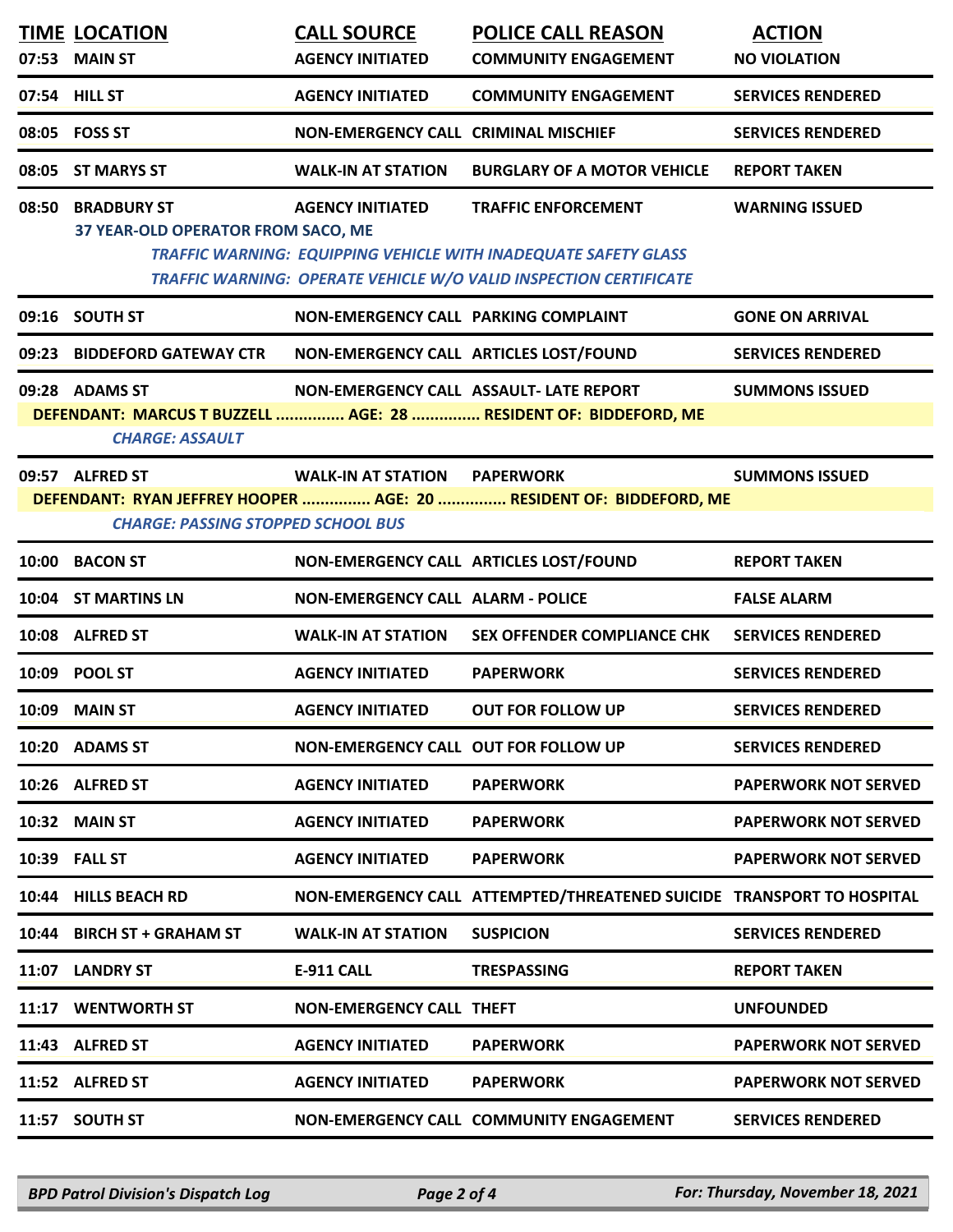|       | <b>BPD Patrol Division's Dispatch Log</b>                             | Page 3 of 4                                   |                                                                                                 | For: Thursday, November 18, 2021             |
|-------|-----------------------------------------------------------------------|-----------------------------------------------|-------------------------------------------------------------------------------------------------|----------------------------------------------|
|       | 19:22 SULLIVAN ST                                                     | NON-EMERGENCY CALL DISTURBANCE / NOISE        |                                                                                                 | <b>SERVICES RENDERED</b>                     |
| 19:22 | <b>MILLER AVE</b>                                                     | <b>NON-EMERGENCY CALL BOLO</b>                |                                                                                                 | <b>CIVIL COMPLAINT</b>                       |
| 18:16 | <b>MAY ST</b>                                                         | <b>NON-EMERGENCY CALL ASSIST CITIZEN</b>      |                                                                                                 | <b>SERVICES RENDERED</b>                     |
|       | 17:54 BOULDER WAY                                                     | <b>AGENCY INITIATED</b>                       | <b>OUT FOR FOLLOW UP</b>                                                                        | <b>SERVICES RENDERED</b>                     |
|       | 17:52 ELM ST                                                          | NON-EMERGENCY CALL DISTURBANCE / NOISE        |                                                                                                 | <b>UNFOUNDED</b>                             |
|       | 16:30 ALFRED ST + PRECOURT ST                                         | <b>NON-EMERGENCY CALL BOLO</b>                |                                                                                                 | <b>REFERRED OTHER AGENCY</b>                 |
|       | 16:12 ALFRED ST                                                       | <b>AGENCY INITIATED</b>                       | <b>PAPERWORK</b>                                                                                | <b>PAPERWORK NOT SERVED</b>                  |
| 16:05 | <b>MAIN ST</b>                                                        | E-911 CALL                                    | <b>ASSIST: VEHICLE CRASH - FIRE / EMS STATE FORM TAKEN</b>                                      |                                              |
|       | 15:59 ALFRED ST                                                       | <b>WALK-IN AT STATION</b>                     | <b>OUT FOR FOLLOW UP</b>                                                                        | <b>SERVICES RENDERED</b>                     |
|       | 15:45 ELM ST                                                          |                                               | NON-EMERGENCY CALL VEHICLE CRASH - POLICE ONLY                                                  | <b>STATE FORM TAKEN</b>                      |
|       | 15:42 ELM ST                                                          | NON-EMERGENCY CALL SHOPLIFTING                |                                                                                                 | <b>REPORT TAKEN</b>                          |
|       | 15:26 ELM ST                                                          | <b>NON-EMERGENCY CALL ALARM - POLICE</b>      |                                                                                                 | <b>SERVICES RENDERED</b>                     |
|       | 15:18 SOKOKIS RD                                                      | <b>NON-EMERGENCY CALL BOLO</b>                |                                                                                                 | <b>SERVICES RENDERED</b>                     |
| 15:09 | <b>ADAMS ST</b>                                                       | <b>AGENCY INITIATED</b>                       | <b>PAPERWORK</b>                                                                                | <b>PAPERWORK NOT SERVED</b>                  |
| 15:04 | <b>ALFRED ST + EDWARDS AVE</b><br>36 YEAR-OLD OPERATOR FROM LYMAN, ME | <b>AGENCY INITIATED</b>                       | <b>TRAFFIC ENFORCEMENT</b><br><b>TRAFFIC WARNING: USE OF HANDHELD DEVICE WHILE OPERATING MV</b> | <b>WARNING ISSUED</b>                        |
|       | 14:04 ALFRED ST                                                       | <b>WALK-IN AT STATION</b>                     | <b>PAPERWORK</b>                                                                                | <b>SERVICES RENDERED</b>                     |
| 13:57 | <b>BOULDER WAY</b>                                                    | NON-EMERGENCY CALL CRIMINAL MISCHIEF          |                                                                                                 | <b>SERVICES RENDERED</b>                     |
| 13:56 | <b>NEPTUNE LN</b>                                                     | <b>NON-EMERGENCY CALL ALARM - POLICE</b>      |                                                                                                 | <b>FALSE ALARM</b>                           |
| 13:44 | <b>NEWTOWN RD</b>                                                     | E-911 CALL                                    | <b>BOLO</b>                                                                                     | <b>NEGATIVE CONTACT</b>                      |
| 13:26 | <b>MAIN ST</b>                                                        | <b>AGENCY INITIATED</b>                       | <b>OUT FOR FOLLOW UP</b>                                                                        | <b>SERVICES RENDERED</b>                     |
| 13:25 | <b>AUTUMN LN</b>                                                      | <b>NON-EMERGENCY CALL BOLO</b>                |                                                                                                 | <b>NEGATIVE CONTACT</b>                      |
| 13:17 | <b>MAPLEWOOD AVE</b>                                                  | NON-EMERGENCY CALL CRUISER ACCIDENT           |                                                                                                 | <b>STATE FORM TAKEN</b>                      |
|       | 13:00 HILL ST                                                         | <b>AGENCY INITIATED</b>                       | <b>COMMUNITY ENGAGEMENT</b>                                                                     | <b>SERVICES RENDERED</b>                     |
|       | 12:58 ALFRED ST                                                       | <b>WALK-IN AT STATION</b>                     | PROTECTION FROM ABUSE SERVICE PAPERWORK SERVED                                                  |                                              |
|       | 12:54 HILL ST                                                         | <b>NON-EMERGENCY CALL SUSPICION</b>           |                                                                                                 | <b>NEGATIVE CONTACT</b>                      |
|       | 12:38 WEST ST                                                         | <b>AGENCY INITIATED</b>                       | <b>COMMUNITY ENGAGEMENT</b>                                                                     | <b>SERVICES RENDERED</b>                     |
|       | 12:31 GRAHAM ST                                                       | <b>NON-EMERGENCY CALL JUVENILE OFFENSES</b>   |                                                                                                 | <b>REPORT TAKEN</b>                          |
|       | 12:23 OAK ST                                                          | <b>WALK-IN AT STATION</b>                     | SEX OFFENDER COMPLIANCE CHK                                                                     | <b>SERVICES RENDERED</b>                     |
|       | <b>TIME LOCATION</b><br>12:01 ALFRED ST                               | <b>CALL SOURCE</b><br><b>AGENCY INITIATED</b> | <b>POLICE CALL REASON</b><br><b>PAPERWORK</b>                                                   | <b>ACTION</b><br><b>PAPERWORK NOT SERVED</b> |